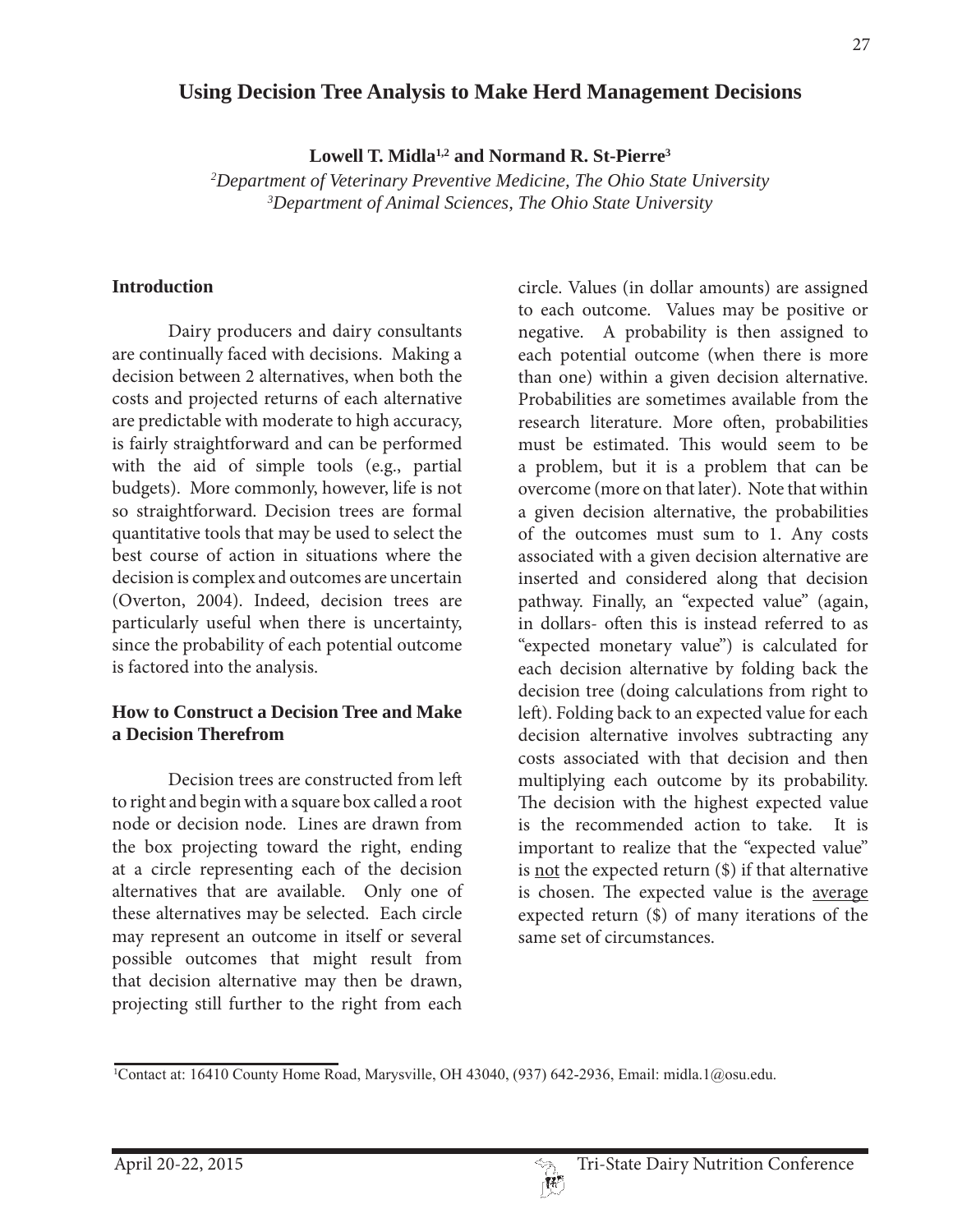## **Examples**

 Figure 1 is an example of a simple decision tree constructed to evaluate the question of what to do with a cow with a leftdisplaced abomasum **(LDA)**. The roll and toggle procedure is the preferred decision based upon the tree since the expected value of the roll and toggle (\$2195) is greater than that of surgery (\$2081) or shipping to beef (\$1503). Drilling down into the decision reveals that the cost of the surgery versus the cost of the roll and toggle is what makes the tree lean toward roll and toggle. Figure 2 is a re-evaluation of the same decision in an attempt to determine how much the success rates of the 2 procedures would need to change to shift the decision toward surgery. Readers of this monograph are encouraged to disagree with the assumptions contained in the examples and to draw their own trees to reach their own conclusions.

 An example of a problem with the LDA example in Figure 1 is that it only values the profit from the current lactation and does not reward any profits from future lactations to the cow that survives and is kept. The LDA decision in Figure 1 was deliberately kept simple for purposes of illustration - a more complex analysis is certainly possible. Indeed, a more complex analysis reveals that surgical LDA correction is generally a better investment into a younger cow, due to the longer potential time available to recoup the cost of the intervention (Overton, 2004). However, surgery is still not necessarily better than roll and toggle.

#### **Advantages of Decision Tree Analysis:**

- Simple, easy and fast- can be done with paper and pencil.
- Decision trees offer an easy to understand visual representation of the decision.
- Can be applied to complex decisions involving many alternatives.
- Provide a more robust analysis of the decision, given that the likelihood of each outcome is taken into account.
- During construction of a decision tree, issues surrounding the decision that may have historically gone unrecognized may become apparent. Furthermore, issues that were previously thought to be rare and therefore not even considered in the decision process, may become recognized to be important enough to change the decision.

### **Disadvantages (Some With Rebuttal) of Decision Tree Analysis:**

- The probabilities associated with outcomes are often unknown. However, this is only a potential disadvantage since it is easy to adjust the probabilities up or down and then see how likely or unlikely a given outcome would need to be to alter the decision. If a probability would need to get into the unrealistic range to change the decision, then the original decision should be reasonable.
- Failure to consider a potential outcome can invalidate the tree, and therefore, lead to a spurious decision.
- t It is difficult to use decision trees when an outcome is a continuous variable – e.g., the expected effect on milk production of an input under consideration. This can be partially overcome by assigning several possible outcomes over a range, each with an associated probability. This can be even better overcome by utilizing either advanced mathematics or appropriate computer software.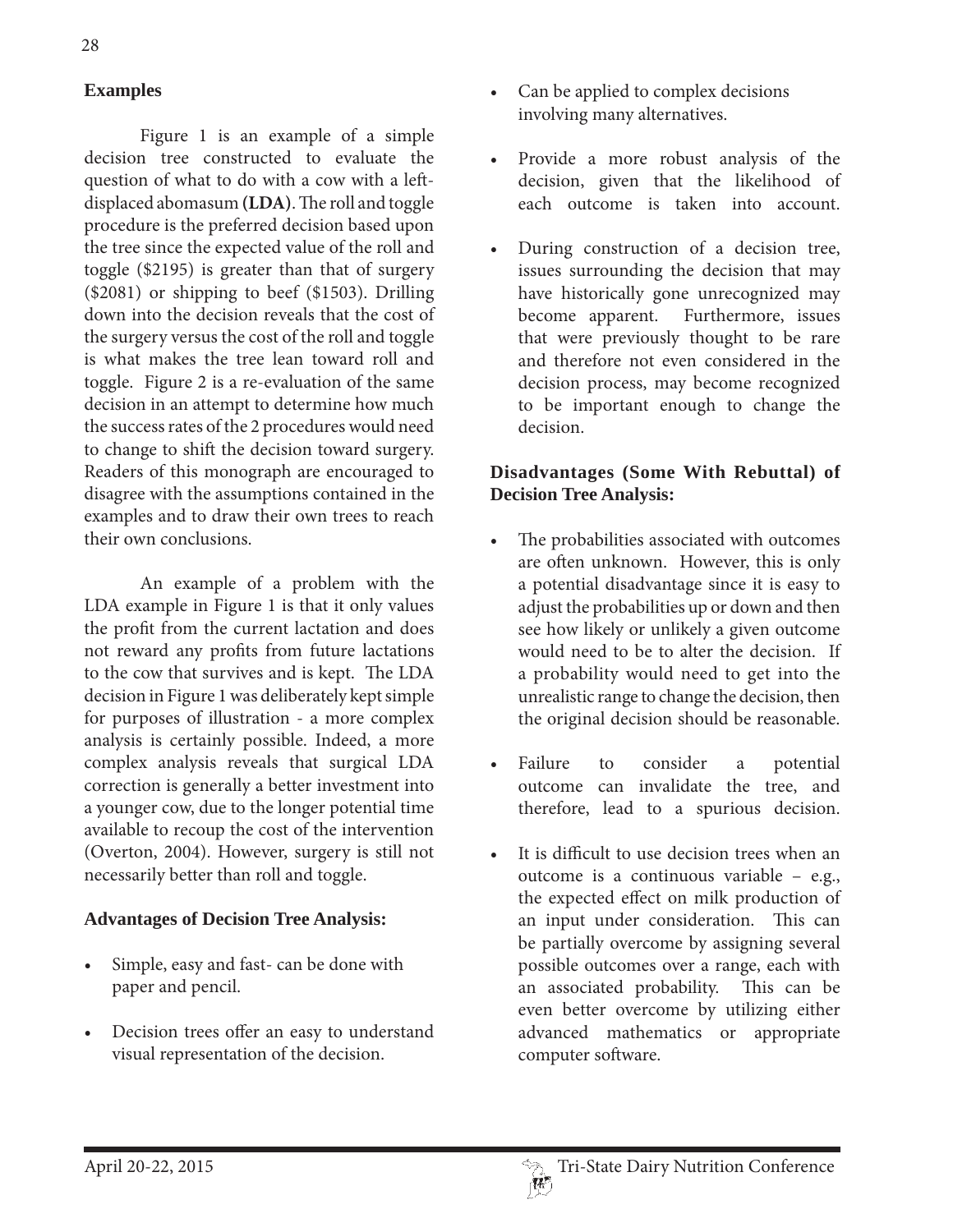- Constructing a decision tree for the first time often requires several attempts. This is not a bad thing, since as noted above, the process of construction is often instructive in itself. However, some clients may not have the curiosity or patience to endure through the process and thus become frustrated and ultimately lose confidence in the tool. Note that this can be overcome by preparing a tentative tree ahead of time.
- Decision trees are not appropriate when catastrophic failure (e.g., bankruptcy) is a potential outcome. For example, in the case of a single game of Russian roulette where you had to pay \$10 to play and would receive \$1,000,000 if you won, a decision tree would lead to the decision to play since there is only a 1 in 6 chance of failure. However, most of us would choose to not risk death, even if the odds were only 1 in 6.

#### **Summary**

 Decision tree analysis is a simple yet powerful tool. Decision trees offer a robust method of analyzing decisions, given that the likelihood of each of potentially many outcomes is taken into account. Furthermore, the actual construction process of building a decision tree can help to elucidate issues surrounding the decision that might have gone overlooked or inadequately considered.

## **References**

Fetrow, J., J.B. Madison, and D.T. Galligan. 1985. Economic decisions in veterinary practice: A method for field use. J. Am. Vet. Med. Assoc. 186:792–797.

Madison, J.B., J. Fetrow, and D.T. Galligan. 1984. Economic decisions in food animal practice: To treat or not to treat? J. Am. Vet. Med. Assoc. 185:520–521.

Marsh, W.E. 1993. Decision tree analysis: Drawing some of the uncertainty out of decision making. American Association of Swine Veterinarians. https://www.aasv.org/ shap/issues/v1n4/v1n4p17.pdf. Accessed on March 15, 2015.

Olivas, R. 2007. Decision Tree Primer. http:// www.lumenaut.com/download/decision\_tree\_ primer\_v5.pdf. Accessed on March 15, 2015.

Overton, M.J. 2004. The use of decision tree analysis to improve LDA decision making. Proc. Ann. Mtg. Am. Assn Bov. Pract. 37:213- 214.

Raizman, E.A., and J.E.P. Santos. 2002. The effect of left displacement of abomasum corrected by toggle-pin suture on lactation, reproduction, and health of Holstein dairy cows. J. Dairy Sci. 85:1157-1164.

Remsburg, D.W., D.T. Galligan, and J.D. Ferguson. 2011. Use of decision analysis to evaluate the delivery method of veterinary health care on dairy farms as measured by correction of left displaced abomasum. J. Am. Vet. Med. Assoc. 238:60-65.

Sterner, K.E., J. Grymer, P.C. Bartlett, and M.J. Miekstyn. 2008. Factors influencing the survival of dairy cows after correction of left displaced abomasum. J. Am. Vet. Med. Assoc. 232:1521-1529.

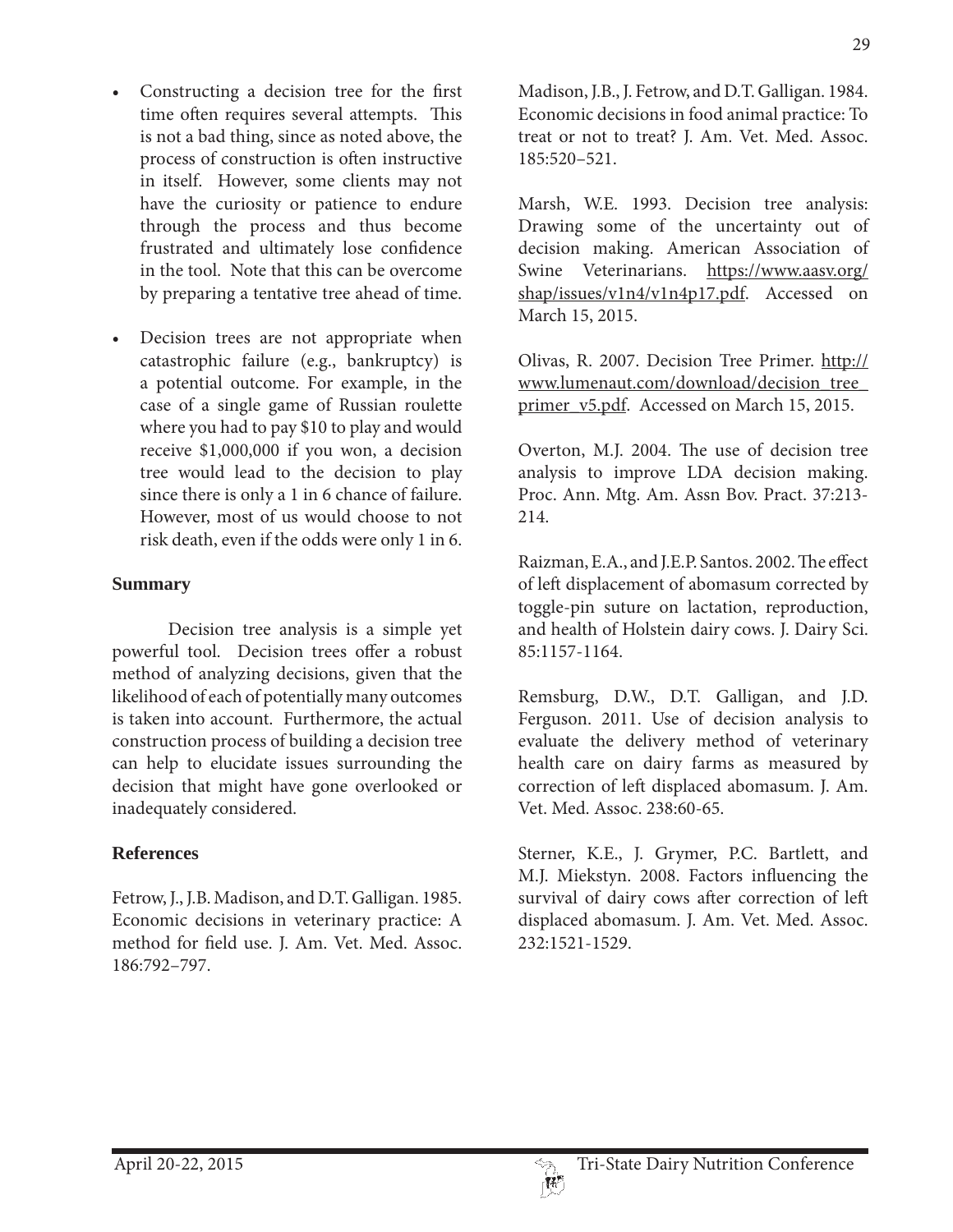

Figure 1. Decision due constructed to evaluate what to do with a cow with a left-displaced abomasum.